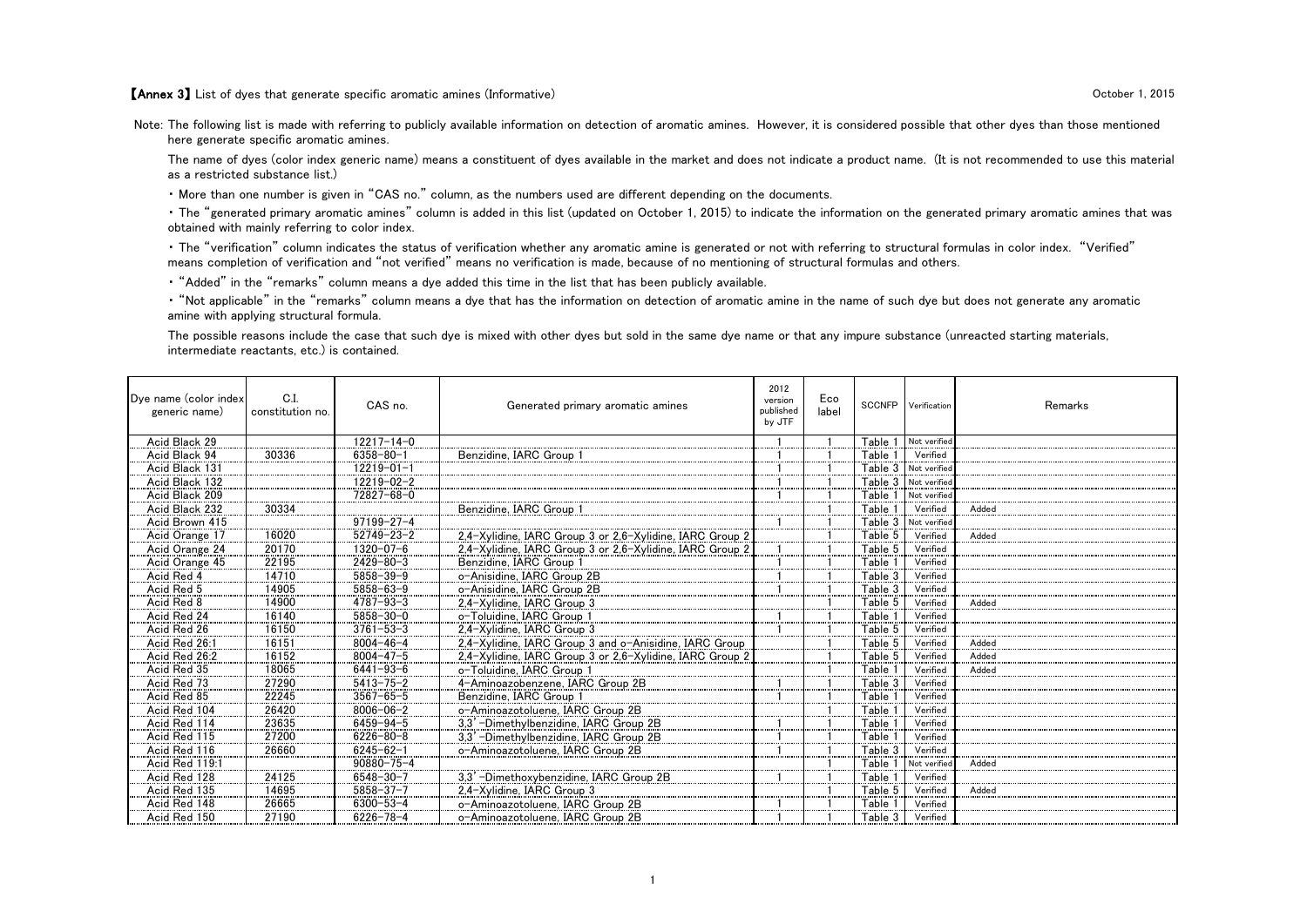|                  |        | $8004 - 55 - 5$                      |                                         |                |              |         |                      | Not                                                                 |
|------------------|--------|--------------------------------------|-----------------------------------------|----------------|--------------|---------|----------------------|---------------------------------------------------------------------|
| Acid Red 158     | 20530  | 12239-89-3                           |                                         | $\overline{1}$ |              | Table 1 | Verified             | applicable                                                          |
| Acid Red 167     |        | $619901 - 41 - 5$                    |                                         | -1             |              | Table 1 | Not verified         |                                                                     |
| Acid Red 170     | 27210  | $6226 - 81 - 9$                      | 2.4-Xvlidine, IARC Group 3              |                |              | Table 5 | Verified             | Added                                                               |
| Acid Red 264     | 18133  | $6505 - 96 - 0$                      | o-Anisidine, IARC Group 2B              |                |              | Table 3 | Verified             |                                                                     |
| Acid Red 265     | 18129  | $6358 - 43 - 6$                      | o-Toluidine, IARC Group 1               | -1             |              | Table 1 | Verified             |                                                                     |
|                  | 22238  | $6358 - 34 - 5$                      | Benzidine, IARC Group 1                 |                |              | Table 2 | Verified             |                                                                     |
| Acid Red 323     |        |                                      |                                         | -1             |              |         |                      |                                                                     |
| Acid Red 420     |        |                                      |                                         |                |              | Table 3 | Not verified         |                                                                     |
| Acid Violet 12   | 18075  | $6625 - 46 - 3$                      | o-Anisidine, IARC Group 2B              | -1             |              | Table 3 | Verified             |                                                                     |
| Basic Brown 2    | 21030  | $6358 - 83 - 4$                      | No.8 2,4-Diaminoanisole, IARC Group 2B  | -1             |              | Table 2 | Verified             |                                                                     |
| Basic Brown 4    | 21010  | $5421 - 66 - 9.$<br>$8005 - 78 - 5$  | Toluylendiamine, IARC Group 2B          | $\overline{1}$ | 1            | Table 1 | Verified             |                                                                     |
| Basic Orange 1   | 11320  | $4438 - 16 - 8$                      |                                         | $\mathbf{1}$   |              |         | Verified             | Synthetic<br>Not<br>toluylendiamine, IARC<br>applicable<br>Group 2B |
| Basic Red 42     |        | $12221 - 66 - 8$                     |                                         | -1             |              | Table 3 | Not verified         |                                                                     |
| Basic Red 76     | 12245  | 68391-30-0                           | o-Anisidine, IARC Group 2B              |                |              | Table 3 | Verified             | Added                                                               |
|                  |        | $113741 - 92 - 7$ .                  |                                         |                |              |         |                      |                                                                     |
| Basic Red 111    | 284240 | 118658-98-3                          | 4-Aminoazobenzene, IARC Group 2B        | $\mathbf{1}$   | $\mathbf{1}$ | Table 3 | Verified             |                                                                     |
| Basic Red 114    |        |                                      |                                         |                |              |         | Table 3 Not verified | Added                                                               |
| Basic Yellow 82  |        | 71872-38-3                           |                                         |                |              |         | Table 3 Not verified | Added                                                               |
| Basic Yellow 103 |        |                                      |                                         |                |              |         | Table 1 Not verified | Added                                                               |
|                  |        | $2429 - 83 - 6$                      |                                         |                |              |         |                      |                                                                     |
| Direct Black 4   | 30245  | 25156-49-4                           | Benzidine, IARC Group                   | 1              | $\mathbf{1}$ | Table 1 | Verified             |                                                                     |
| Direct Black 9   | 31565  |                                      |                                         | $\mathbf{1}$   |              |         |                      | Synthetic<br>Not<br>toluylendiamine, IARC                           |
|                  |        |                                      |                                         |                |              |         |                      | applicable<br>Group 2B                                              |
| Direct Black 15  | 22620  | $6426 - 75 - 1$                      | Benzidine, IARC Group 1                 |                |              | Table 2 | Verified             |                                                                     |
| Direct Black 29  | 22580  | $3626 - 23 - 1$                      | Benzidine, IARC Group 1                 |                |              | Table 1 | Verified             |                                                                     |
| Direct Black 38  | 30235  | $1937 - 37 - 7$                      | Benzidine, IARC Group 1                 | -1             |              | Table 1 | Verified             |                                                                     |
| Direct Black 91  | 30400  | $6739 - 62 - 4$                      |                                         |                |              |         | Verified             |                                                                     |
|                  |        |                                      | 3,3' -Dimethoxybenzidine, IARC Group 2B |                |              |         |                      |                                                                     |
| Direct Black 114 |        | 61703-05-7                           |                                         | $\mathbf{1}$   |              |         | Not verified         |                                                                     |
| Direct Black 154 | 303865 | $37372 - 50 - 2$<br>$54804 - 85 - 2$ | 3,3' -Dimethylbenzidine, IARC Group 2B  | $\mathbf{1}$   | 1            | Table 1 | Verified             |                                                                     |
| Direct Blue 1    | 24410  | $2610 - 05 - 1$ .<br>$3814 - 14 - 3$ | 3.3' -Dimethoxybenzidine. IARC Group 2B | $\mathbf{1}$   | $\mathbf{1}$ | Table 1 | Verified             |                                                                     |
| Direct Blue 2    | 22590  | $2429 - 73 - 4$                      | Benzidine, IARC Group 1                 |                |              | Table 1 | Verified             |                                                                     |
| Direct Blue 3    | 23705  | $2429 - 72 - 3$                      | 3,3' -Dimethylbenzidine, IARC Group 2B  | -1             |              | Table 1 | Verified             |                                                                     |
| Direct Blue 6    | 22610  | $2602 - 46$ .<br>$2602 - 46 - 2$     | Benzidine, IARC Group 1                 | $\mathbf{1}$   | $\mathbf{1}$ | Table 1 | Verified             |                                                                     |
| Direct Blue 8    | 24140  | $2429 - 71 - 2$                      | 3.3' -Dimethoxybenzidine, IARC Group 2B |                |              | Table 1 | Verified             |                                                                     |
| Direct Blue 9    | 24155  | 6428-98-4                            | 3,3' -Dimethoxybenzidine, IARC Group 2B | -1             |              | Table 1 | Verified             |                                                                     |
| Direct Blue 10   | 24340  | $4198 - 19 - 0$                      | 3,3' -Dimethoxybenzidine, IARC Group 2B |                |              | Table 1 | Verified             |                                                                     |
| Direct Blue 14   | 23850  | $72 - 57 - 1$                        | 3,3' -Dimethylbenzidine, IARC Group 2B  |                |              | Table 1 | Verified             |                                                                     |
| Direct Blue 15   | 24400  | $2429 - 74 - 5$                      | 3,3'-Dimethoxybenzidine, IARC Group 2B  |                |              | Table 1 | Verified             |                                                                     |
| Direct Blue 16   | 22475  | $6426 - 66 - 0$                      | Benzidine, IARC Group 1                 | -1             |              | Table 2 | Verified             |                                                                     |
| Direct Blue 19   | 22485  | $6426 - 68 - 2$                      | Benzidine, IARC Group 1                 |                |              | Table 2 | Verified             |                                                                     |
| Direct Blue 21   | 23710  | $6420 - 09 - 3$                      | 3,3'-Dimethylbenzidine, IARC Group 2B   |                |              | Table 1 | Verified             | Added                                                               |
| Direct Blue 22   | 34280  | $2586 - 57 - 4$                      | 3,3' -Dimethoxybenzidine, IARC Group 2B |                |              | Table 1 | Verified             |                                                                     |
|                  |        |                                      |                                         |                |              |         |                      |                                                                     |
| Direct Blue 25   | 23790  | $2150 - 54 - 1$ .<br>25180-27-2      | 3,3' -Dimethylbenzidine, IARC Group 2B  | $\mathbf{1}$   |              | Table 1 | Verified             |                                                                     |
| Direct Blue 26   | 31930  | $7082 - 31 - 7$                      | 3,3' -Dimethylbenzidine, IARC Group 2B  |                |              | Table 2 | Verified             |                                                                     |
| Direct Blue 35   | 24145  | $6473 - 33 - 2$                      | 3.3' -Dimethoxybenzidine, IARC Group 2B |                |              | Table 1 | Verified             |                                                                     |
| Direct Blue 48   | 22565  | $6459 - 89 - 8$                      | Benzidine, IARC Group 1                 |                |              | Table 2 | Verified             |                                                                     |
| Direct Blue 49   | 22540  | $6426 - 73 - 9$                      | Benzidine, IARC Group 1                 |                |              | Table 2 | Verified             |                                                                     |
| Direct Blue 53   | 23860  | $314 - 13 - 6$                       | 3,3' -Dimethylbenzidine, IARC Group 2B  |                |              | Table 2 | Verified             |                                                                     |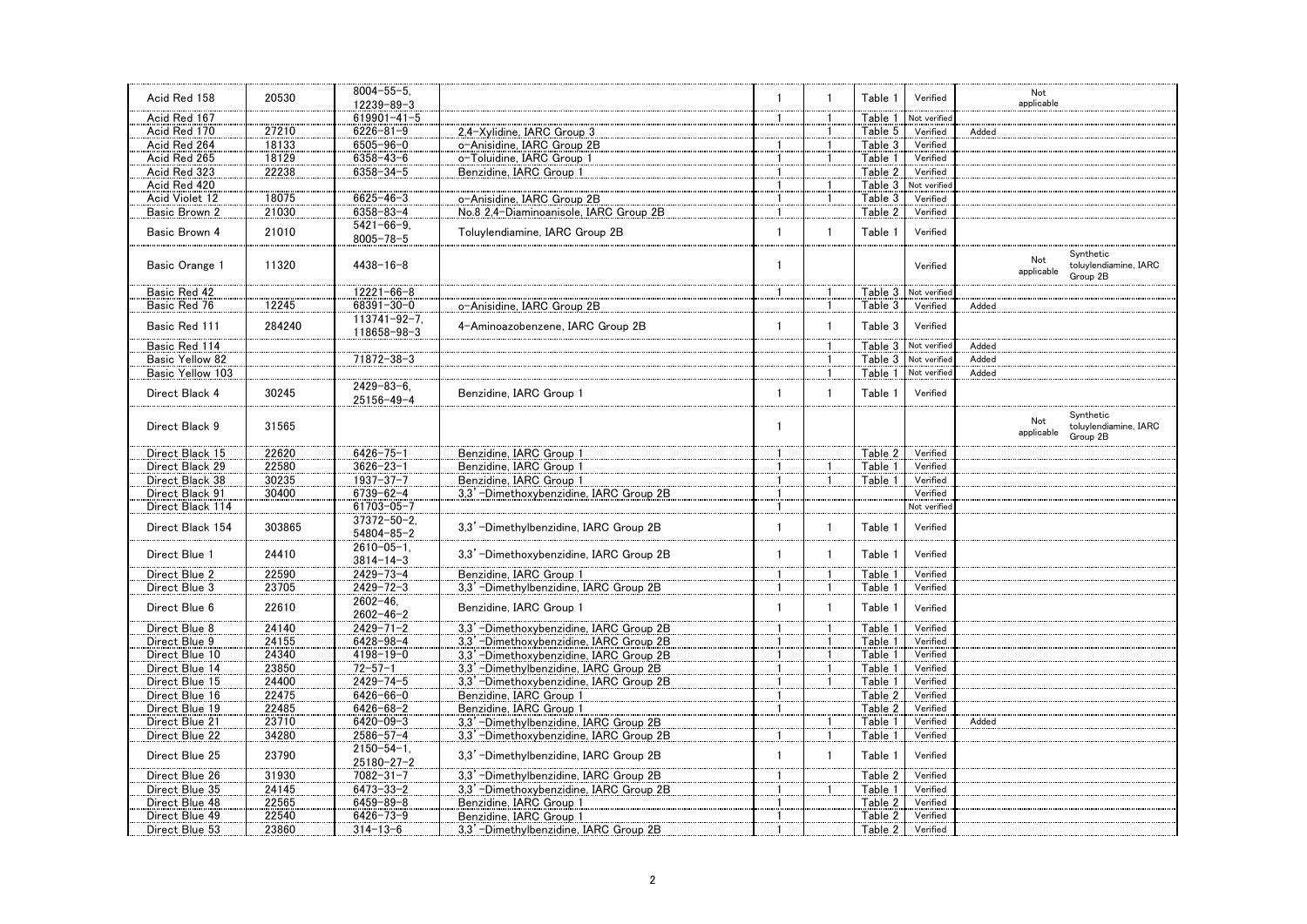| Direct Blue 58                     | 22490  | $6426 - 69 - 3$                      | Benzidine, IARC Group                   |              |              | Table 2 | Verified     |                            |
|------------------------------------|--------|--------------------------------------|-----------------------------------------|--------------|--------------|---------|--------------|----------------------------|
| Direct Blue 64                     | 22595  | $6426 - 74 - 0$                      | Benzidine, IARC Group 1                 |              |              | Table 2 | Verified     |                            |
| Direct Blue 76                     | 24411  | $16143 - 79 - 6$                     | 3,3'-Dimethoxybenzidine, IARC Group 2B  | $\mathbf{1}$ |              |         | Verified     |                            |
| Direct Blue 80                     | 24315  | 12222-00-3                           | 3.3' -Dimethoxybenzidine. IARC Group 2B | -1           |              |         | Verified     |                            |
| Direct Blue 90                     | 231560 | 12217-56-0                           |                                         | $\mathbf{1}$ |              |         | Verified     | Not<br>applicable          |
| Direct Blue 98                     | 23155  | $6656 - 03 - 7$                      |                                         | 1            |              |         | Verified     | Not<br>applicable          |
| Direct Blue 100                    |        | $61814 - 75 - 3$                     |                                         |              |              |         | Not verified |                            |
| Direct Blue 116                    | 27980  | $6227 - 23 - 2$                      |                                         |              | $\mathbf{1}$ | Table 5 | Verified     | Not<br>Added<br>applicable |
| Direct Blue 151                    | 24175  | $6449 - 35 - 0$<br>110735-25-6       | 3.3' -Dimethoxybenzidine. IARC Group 2B | $\mathbf{1}$ | $\mathbf{1}$ | Table 1 | Verified     |                            |
| Direct Blue 156                    |        | $61724 - 73 - 0$                     |                                         | 1            |              |         | Not verified |                            |
| Direct Blue 160                    |        | 12222-02-5                           |                                         | 1            |              | Table 1 | Not verified |                            |
| Direct Blue 173                    |        | $12235 - 72 - 2$                     |                                         |              |              | Table 1 | Not verified |                            |
| Direct Blue 177<br>Direct Blue 191 | 22625  | $6426 - 76 - 2$<br>61373-80-6        | Benzidine, IARC Group 1                 | $\mathbf{1}$ |              | Table 2 | Verified     |                            |
| Direct Blue 192                    |        | 159202-76-3                          |                                         |              |              | Table 1 | Not verified |                            |
| Direct Blue 201                    | 51300  | 60800-55-7                           |                                         | $\mathbf{1}$ | $\mathbf{1}$ | Table 1 |              | Not<br>applicable          |
| Direct Blue 215                    | 24415  | $6771 - 80 - 5$ .<br>$6771 - 80 - 8$ | 3,3' -Dimethoxybenzidine, IARC Group 2B | $\mathbf{1}$ | $\mathbf{1}$ | Table 1 | Verified     |                            |
| Direct Blue 218                    | 24401  | 28407-37-6                           | 3.3' -Dimethoxybenzidine. IARC Group 2B | -1           |              |         | Verified     |                            |
| Direct Blue 224                    |        | 71838-46-5                           |                                         | 1            |              |         | Not verified |                            |
| Direct Blue 230                    | 22455  | $6527 - 65 - 7$                      | Benzidine, IARC Group 1                 | 1            |              | Table 2 | Verified     |                            |
| Direct Blue 295                    | 23820  | $6420 - 22 - 0$                      | 3,3'-Dimethylbenzidine, IARC Group 2B   | $\mathbf{1}$ |              | Table 1 | Verified     |                            |
| Direct Blue 306                    | 24203  |                                      | 3,3' -Dimethoxybenzidine, IARC Group 2B |              |              | Table 1 | Verified     | Added                      |
| Direct Brown 1                     | 30045  | $3811 - 71 - 0$                      | Benzidine, IARC Group 1                 |              |              | Table 1 | Verified     |                            |
| Direct Brown 1:2                   | 30110  | $2586 - 58 - 5$                      | Benzidine, IARC Group 1                 | $\mathbf{1}$ |              | Table 1 | Verified     |                            |
| Direct Brown 2                     | 22311  | $2429 - 82 - 5$ .<br>25255-06-5      | Benzidine, IARC Group 1                 | $\mathbf{1}$ | $\mathbf{1}$ | Table 1 | Verified     |                            |
| Direct Brown 6                     | 30140  | $2893 - 80 - 3$<br>25180-39-6        | Benzidine, IARC Group 1                 | 1            | $\mathbf{1}$ | Table 1 | Verified     |                            |
| Direct Brown 25                    | 36030  | $33363 - 87 - 0$                     | Benzidine, IARC Group 1                 |              |              | Table 1 | Verified     |                            |
| Direct Brown 27                    | 31725  | $6360 - 29 - 8$<br>$6360 - 59 - 8$   | Benzidine, IARC Group 1                 | -1           | $\mathbf{1}$ | Table 1 | Verified     |                            |
| Direct Brown 31                    | 35660  | $2429 - 81 - 4$<br>$25180 - 41 - 0$  | Benzidine, IARC Group 1                 | $\mathbf{1}$ | $\mathbf{1}$ | Table 1 | Verified     |                            |
| Direct Brown 33                    | 35520  | $1324 - 87 - 4$                      | Benzidine, IARC Group 1                 | 1            |              | Table 1 | Verified     |                            |
| Direct Brown 51                    | 31710  | $4623 - 91 - 0$                      | Benzidine, IARC Group 1                 |              |              | Table 1 | Verified     |                            |
| Direct Brown 56                    | 22040  | $6486 - 31 - 3$                      | Benzidine, IARC Group 1                 |              |              | Table 2 | Verified     |                            |
| Direct Brown 58                    | 22340  | $6426 - 59 - 1$                      | Benzidine, IARC Group 1                 | $\mathbf{1}$ |              | Table 2 | Verified     |                            |
| Direct Brown 59                    | 22345  | $6247 - 51 - 4$                      | Benzidine, IARC Group 1                 | 1            |              | Table 1 | Verified     |                            |
| Direct Brown 60                    | 22325  | $6426 - 57 - 9$                      | Benzidine, IARC Group 1                 | -1           |              | Table 2 | Verified     |                            |
| Direct Brown 74                    | 36300  | $8014 - 91 - 3$                      | Benzidine, IARC Group 1                 | 1            |              | Table 1 | Verified     |                            |
| Direct Brown 79                    | 30050  | $6483 - 77 - 8$                      | Benzidine, IARC Group 1                 | -1           |              | Table 1 | Verified     |                            |
| Direct Brown 86                    | 22030  | $6486 - 30 - 2$                      | Benzidine, IARC Group 1                 | -1           |              | Table 2 | Verified     |                            |
| Direct Brown 95                    | 30145  | $16071 - 86 - 6$                     | Benzidine, IARC Group 1                 | 1            |              | Table 1 | Verified     |                            |
| Direct Brown 101                   | 31740  | $3626 - 29 - 7$                      | Benzidine, IARC Group 1                 | -1           |              | Table 1 | Verified     |                            |
| Direct Brown 111                   |        | 12222-20-7                           |                                         |              |              |         | Not verified |                            |
| Direct Brown 154                   | 30120  | $6360 - 54 - 9$                      | Benzidine, IARC Group 1                 | -1           |              | Table 1 | Verified     |                            |
| Direct Brown 165                   | 22045  | $6486 - 32 - 4$                      | Benzidine, IARC Group 1                 | -1           |              |         | Verified     |                            |
| Direct Brown 200                   |        | 12222-26-3                           |                                         | $\mathbf{1}$ |              |         | Not verified |                            |
| Direct Brown 222                   | 30368  | $64743 - 15 - 3$                     | 3.3' -Dimethylbenzidine, IARC Group 2B  | 1            |              | Table 1 | Verified     |                            |
| Direct Brown 223                   |        | 76930-14-8                           |                                         |              | $\mathbf{1}$ | Table 1 | Not verified | Not<br>Added<br>applicable |
|                                    |        |                                      |                                         |              |              |         |              |                            |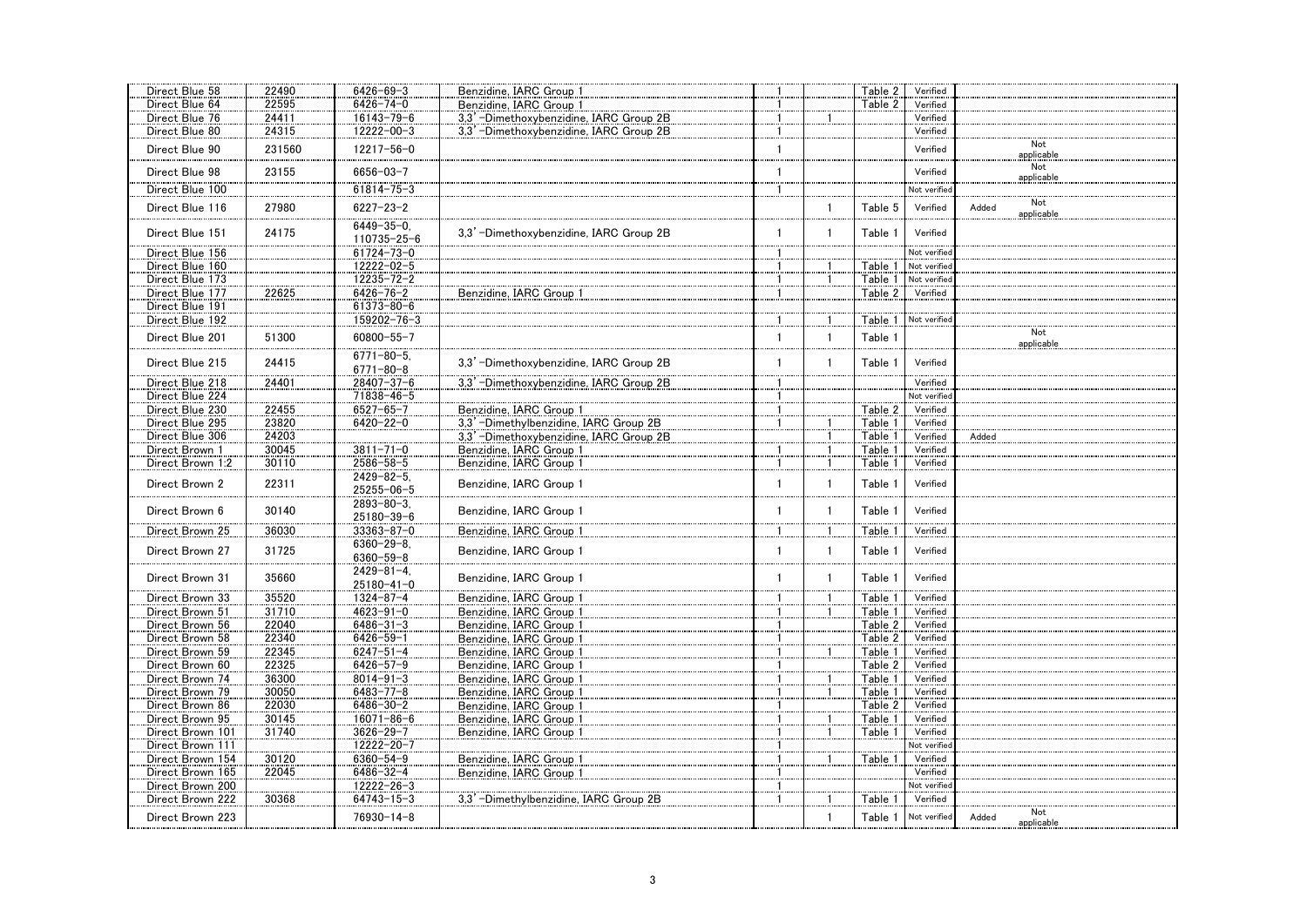| Direct Brown 230  |       |                   |                                                       |              |              |         | Not verified |                   |
|-------------------|-------|-------------------|-------------------------------------------------------|--------------|--------------|---------|--------------|-------------------|
| Direct Green 1    | 30280 | $3626 - 28 - 6$   | Benzidine, IARC Group 1                               |              |              | Table 1 | Verified     |                   |
| Direct Green 6    | 30295 | $4335 - 09 - 5$   | Benzidine, IARC Group 1                               | 1            | 1            | Table 1 | Verified     |                   |
|                   |       | $5422 - 17 - 3$   |                                                       |              |              |         |              |                   |
| Direct Green 8    | 30315 | $25180 - 47 - 6$  | Benzidine, IARC Group 1                               | 1            | $\mathbf{1}$ | Table 1 | Verified     |                   |
| Direct Green 8:1  |       | 76012-70-9        |                                                       | $\mathbf{1}$ |              | Table 1 | Not verified |                   |
|                   |       |                   | Benzidine, IARC Group 1                               |              |              | Table 2 | Verified     |                   |
| Direct Green 21   |       | $8003 - 52 - 9$   |                                                       |              |              |         |              |                   |
| Direct Green 21:1 |       |                   |                                                       |              |              | Table 2 | Not verified | Added             |
| Direct Green 60   | 22315 | $6426 - 56 - 8$   | Benzidine, IARC Group 1                               |              |              | Table 2 | Verified     |                   |
| Direct Green 85   | 30387 | 72390-60-4        | 3.3' -Dimethylbenzidine. IARC Group 2B                | 1            |              | Table 1 | Verified     |                   |
| Direct Orange 1   | 22430 | $6459 - 87 - 6$   | Benzidine, IARC Group 1                               |              |              | Table 2 | Verified     |                   |
| Direct Orange 2   | 22380 | $8005 - 97 - 8$   | Benzidine, IARC Group 1                               |              |              | Table 2 | Verified     |                   |
| Direct Orange 6   | 23375 | $6637 - 88 - 3$   | 3,3'-Dimethylbenzidine, IARC Group 2B                 |              |              | Table 1 | Verified     |                   |
| Direct Orange 7   | 23380 | $2868 - 76 - 0$   | 3,3' -Dimethylbenzidine, IARC Group 2B                |              | $\mathbf{1}$ | Table 1 | Verified     |                   |
|                   |       | $2429 - 79 - 0$   |                                                       |              |              |         |              |                   |
| Direct Orange 8   | 22130 | 64083-59-6        | Benzidine, IARC Group 1                               |              | $\mathbf{1}$ | Table 1 | Verified     |                   |
| Direct Orange 10  | 23370 | $6405 - 94 - 3$   | 3.3' -Dimethylbenzidine, IARC Group 2B                |              |              | Table 1 | Verified     |                   |
| Direct Orange 25  | 22135 | $6486 - 43 - 7$   | Benzidine, IARC Group 1                               |              |              | Table 2 | Verified     |                   |
| Direct Orange 33  | 22385 |                   |                                                       |              |              | Table 2 | Verified     |                   |
|                   |       |                   | Benzidine, IARC Group 1                               |              |              |         |              |                   |
| Direct Orange 72  | 29058 | 12217-64-0        |                                                       | $\mathbf{1}$ |              |         | Verified     | Not<br>applicable |
| Direct Orange 101 | 22190 | $6528 - 39 - 8$   | Benzidine, IARC Group 1                               |              |              | Table 2 | Verified     |                   |
|                   |       |                   |                                                       |              |              | Table 1 |              |                   |
| Direct Orange 108 | 29173 | $6358 - 79 - 8$   | o-Toluidine, IARC Group 1                             |              | 1.           |         | Verified     |                   |
| Direct Red 1      | 22310 | $2429 - 84 - 7$ . | Benzidine, IARC Group 1                               | 1            | $\mathbf{1}$ | Table 1 | Verified     |                   |
|                   |       | $25188 - 24 - 3$  |                                                       |              |              |         |              |                   |
| Direct Red 2      | 23500 | $992 - 59 - 6$    | 3,3'-Dimethylbenzidine, IARC Group 2B                 |              |              | Table 1 | Verified     |                   |
| Direct Red 7      | 24100 | $2868 - 75 - 9$   | 3,3'-Dimethoxybenzidine, IARC Group 2B                |              |              | Table 1 | Verified     |                   |
| Direct Red 10     | 22145 | $2429 - 70 - 1$ . | Benzidine, IARC Group 1                               | $\mathbf{1}$ | $\mathbf{1}$ | Table 1 | Verified     |                   |
|                   |       | 25188-29-8        |                                                       |              |              |         |              |                   |
|                   |       | $1937 - 35 - 5$   |                                                       |              |              |         |              |                   |
| Direct Red 13     | 22155 | 25188-30-1        | Benzidine, IARC Group 1                               | 1            | $\mathbf{1}$ | Table 1 | Verified     |                   |
| Direct Red 17     | 22150 | $2769 - 07 - 5$   | Benzidine, IARC Group 1                               |              |              | Table 1 | Verified     |                   |
| Direct Red 18     | 22280 | $6548 - 26 - 1$   | Benzidine, IARC Group 1                               |              |              | Table 2 | Verified     |                   |
|                   |       |                   |                                                       |              |              |         |              |                   |
| Direct Red 21     | 23560 | $1645 - 78 - 9$   | 3,3'-Dimethylbenzidine, IARC Group 2B                 | 1            | $\mathbf{1}$ | Table 1 | Verified     |                   |
|                   |       | $6406 - 01 - 5$   |                                                       |              |              |         |              |                   |
| Direct Red 22     | 23565 | $6448 - 80 - 2$   | 3,3' -Dimethylbenzidine, IARC Group 2B                |              |              | Table 1 | Verified     |                   |
| Direct Red 24     | 29185 | $6420 - 44 - 6$   | o-Anisidine, IARC Group 2B                            | 1            | 1            | Table 3 | Verified     |                   |
| Direct Red 26     | 29190 | $3687 - 80 - 7$   | o-Anisidine, IARC Group 2B                            |              |              | Table 3 | Verified     |                   |
| Direct Red 28     | 22120 | $573 - 58 - 0$    | Benzidine, IARC Group 1                               |              |              | Table 1 | Verified     |                   |
| Direct Red 29     | 22305 | $6426 - 54 - 6$   | Benzidine, IARC Group 1                               | 1            |              | Table 2 | Verified     |                   |
| Direct Red 33     | 22306 | $6253 - 15 - 2$   | Benzidine, IARC Group 1                               |              |              | Table 2 | Verified     |                   |
| Direct Red 37     | 22240 | $3530 - 19 - 6$   | Benzidine, IARC Group 1                               |              |              | Table 1 | Verified     |                   |
| Direct Red 39     | 23630 | $6358 - 29 - 8$   | 3,3'-Dimethylbenzidine, IARC Group 2B                 | 1            |              | Table 1 | Verified     |                   |
| Direct Red 42     | 22180 | $6548 - 39 - 6$   | Benzidine, IARC Group 1                               |              |              | Table 2 | Verified     |                   |
| Direct Red 43     | 22205 | $6486 - 50 - 6$   | Benzidine, IARC Group 1                               |              |              | Table 2 | Verified     |                   |
| Direct Red 44     |       | $6548 - 29 - 4$   | Benzidine, IARC Group 1                               | 1            |              | Table 1 | Verified     |                   |
|                   | 22500 |                   |                                                       |              | 1            |         |              |                   |
| Direct Red 46     | 23050 | $2302 - 97 - 8$   | No.10 3.3' -Dichlorobenzidine. IARC Group 2B          |              |              | Table 1 | Verified     |                   |
| Direct Red 52     | 22290 | 6797-93-9         | Benzidine, IARC Group 1                               |              |              | Table 2 | Verified     |                   |
| Direct Red 59     | 22420 | $6655 - 94 - 3$   | Benzidine, IARC Group 1                               |              |              | Table 2 | Verified     |                   |
| Direct Red 60     | 22200 | $6486 - 49 - 3$   | Benzidine, IARC Group 1                               |              |              | Table 2 | Verified     |                   |
| Direct Red 62     | 29175 | $6420 - 43 - 5$   | o-Toluidine, IARC Group 1                             |              |              | Table 1 | Verified     |                   |
| Direct Red 67     | 23505 | 6598-56-7         | 3,3'-Dimethylbenzidine, IARC Group 2B                 |              |              | Table 1 | Verified     |                   |
| Direct Red 72     | 29200 | $8005 - 64 - 9$   | o-Toluidine, IARC Group 1 and o-Anisidine, IARC Group |              |              | Table 3 | Verified     |                   |
| Direct Red 74     | 22170 | $8003 - 75 - 6$   | Benzidine, IARC Group 1                               |              |              | Table 2 | Verified     |                   |
| Direct Red 88     | 22360 | $6459 - 86 - 5$   | Benzidine, IARC Group 1                               | $\mathbf{1}$ |              | Table 2 | Verified     |                   |
| Direct Red 126    | 17785 | $6369 - 36 - 4$   | 2,4-Xylidine, IARC Group 3                            |              |              | Table 5 | Verified     | Added             |
|                   |       |                   |                                                       |              |              |         |              |                   |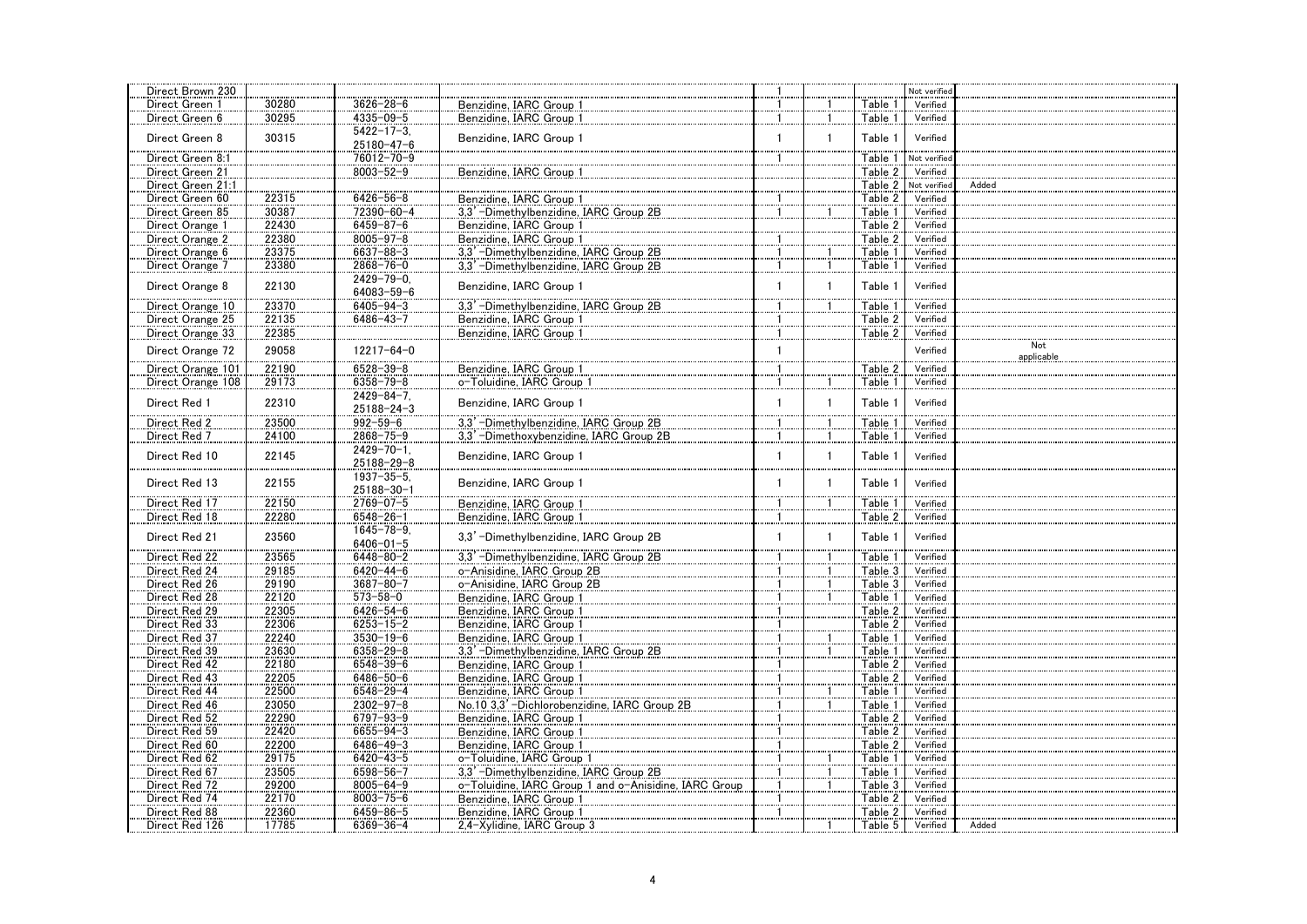| Direct Red 168      | 19575  | $6404 - 53 - 1$    | 2,4-Xylidine, IARC Group 3                               |              |              | Table 5 | Verified             | Added      |
|---------------------|--------|--------------------|----------------------------------------------------------|--------------|--------------|---------|----------------------|------------|
| Direct Red 216      | 17815  | $8004 - 49 - 7$    | 2,4-Xylidine, IARC Group 3 or 2,6-Xylidine, IARC Group 2 |              |              | Table 5 | Verified             | Added      |
| Direct Red 264      | 29187  |                    | 2.4-Xylidine, IARC Group 3                               |              | 1            | Table 5 | Verified             | Added      |
|                     |        | $2586 - 60 - 9$    |                                                          |              |              |         |                      |            |
| Direct Violet 1     | 22570  | $25188 - 44 - 7$   | Benzidine, IARC Group 1                                  |              | $\mathbf{1}$ | Table 1 | Verified             |            |
| Direct Violet 3     | 22445  | $6507 - 83 - 1$    | Benzidine, IARC Group 1                                  |              |              | Table 2 | Verified             |            |
| Direct Violet 4     | 22555  | $6472 - 95 - 3$    | Benzidine, IARC Group 1                                  |              |              | Table 1 | Verified             |            |
|                     |        |                    |                                                          |              |              |         |                      | Not        |
| Direct Violet 9     | 27885  | $6227 - 14 - 1$    |                                                          |              |              |         | Verified             | applicable |
| Direct Violet 12    | 22550  | $2429 - 75 - 6$    | Benzidine, IARC Group 1                                  |              |              | Table 1 | Verified             |            |
| Direct Violet 13    | 24080  | 13478-92-7         | 3,3' -Dimethoxybenzidine, IARC Group 2B                  |              |              | Table 1 | Verified             | Added      |
| Direct Violet 14    | 29105  | $6420 - 38 - 8$    | 2.4-Xvlidine. IARC Group 3                               |              |              | Table 5 | Verified             | Added      |
| Direct Violet 17    | 22465  | $6426 - 65 - 9$    | Benzidine, IARC Group 1                                  |              |              | Table 2 | Verified             |            |
| Direct Violet 21    | 23520  | $6470 - 45 - 7$    | 3,3'-Dimethylbenzidine, IARC Group 2B                    | $\mathbf{1}$ |              | Table 1 | Verified             |            |
|                     |        | $6426 - 67 - 1$ .  |                                                          |              |              |         |                      |            |
| Direct Violet 22    | 22480  | 25329-82-2         | Benzidine, IARC Group 1                                  |              | $\mathbf{1}$ | Table 1 | Verified             |            |
| Direct Violet 27    | 22460  | $6426 - 64 - 8$    | Benzidine, IARC Group 1                                  |              |              | Table 2 | Verified             |            |
| Direct Violet 36    | 22470  | $6472 - 94 - 2$    | Benzidine, IARC Group 1                                  |              |              | Table 2 | Verified             |            |
| Direct Violet 38    | 22630  | $6426 - 77 - 3$    | Benzidine, IARC Group 1                                  |              |              | Table 2 | Verified             |            |
| Direct Violet 42    | 22450  | $6459 - 88 - 7$    | Benzidine, IARC Group 1                                  |              |              | Table 2 | Verified             |            |
| Direct Violet 43    | 22440  | $6426 - 63 - 7$    | Benzidine, IARC Group 1                                  |              |              | Table 2 | Verified             |            |
| Direct Violet 45    | 22510  | $6426 - 72 - 8$    | Benzidine, IARC Group 1                                  |              |              | Table 2 | Verified             |            |
| Direct Violet 85    | 22520  | $6507 - 84 - 2$    | Benzidine, IARC Group 1                                  |              |              | Table 2 | Verified             |            |
| Direct Violet 88    | 22046  | $6358 - 33 - 4$    | Benzidine, IARC Group 1                                  |              |              |         | Verified             |            |
| Direct Yellow 1     | 22250  | $6472 - 91 - 9$    |                                                          |              |              | Table 1 | Verified             |            |
| Direct Yellow 20    | 22410  | $6426 - 62 - 6$    | Benzidine, IARC Group 1                                  |              |              | Table 2 | Verified             |            |
|                     |        |                    | Benzidine, IARC Group 1                                  |              |              |         |                      |            |
| Direct Yellow 24    | 22010  | $6486 - 29 - 9$    | Benzidine, IARC Group 1                                  |              |              | Table 1 | Verified             |            |
| Direct Yellow 48    | 23660  | $6459 - 97 - 8$    | 3.3' -Dimethylbenzidine, IARC Group 2B                   |              |              | Table 1 | Verified             |            |
| Direct Yellow 68    |        | $61725 - 07 - 3$   |                                                          |              |              |         | Not verified         |            |
| Direct Yellow 95    |        | 61703-10-4         |                                                          |              |              |         | Not verified         |            |
| Disperse Orange 60  |        | 12270-44-9         |                                                          |              |              | Table 1 | Not verified         | Added      |
|                     |        | $85136 - 74 - 4$ . |                                                          |              |              |         |                      |            |
| Disperse Orange 149 |        | $85136 - 74 - 9$   |                                                          | -1           | $\mathbf{1}$ |         | Table 3 Not verified |            |
|                     |        | 151126-94-2        |                                                          |              |              |         |                      |            |
| Disperse Red 151    | 26130  | $61968 - 47 - 6$   | 4-Aminoazobenzene. IARC Group 2B                         |              |              | Table 3 | Verified             |            |
| Disperse Red 221    |        | $64426 - 35 - 3$   |                                                          |              | $\mathbf{1}$ | Table 1 | Verified             | Not        |
|                     |        |                    |                                                          |              |              |         |                      | applicable |
| Disperse Yellow 7   | 26090  | $6300 - 37 - 4$    | 4-Aminoazobenzene, IARC Group 2B                         |              |              | Table 3 | Verified             |            |
| Disperse Yellow 23  | 26070  | $6250 - 22 - 3$    | 4-Aminoazobenzene, IARC Group 2B                         |              |              | Table 3 | Verified             |            |
| Disperse Yellow 56  | 261550 | $54077 - 16 - 6$   | 4-Aminoazobenzene. IARC Group 2B                         |              |              | Table 3 | Verified             |            |
| Disperse Yellow 218 |        | 83929-90-2         |                                                          |              |              | Table 1 | Not verified         | Added      |
| Solvent Orange 7    | 12140  | $3118 - 98 - 2$    | 2.4-Xylidine, IARC Group 3                               | $\mathbf{1}$ |              | Table 5 |                      |            |
|                     |        | $3118 - 98 - 6$    |                                                          |              |              |         |                      |            |
| Solvent Red 19      | 26050  | $6368 - 72 - 5$    | 4-Aminoazobenzene, IARC Group 2B                         |              |              | Table 3 | Verified             |            |
| Solvent Red 23      | 26100  | $85 - 86 - 9$      | 4-Aminoazobenzene. IARC Group 2B                         |              |              | Table 3 | Verified             |            |
| Mordant Yellow 16   | 25100  | $8003 - 87 - 0$    | 4.4'-Thioianiline, IARC Group 2B                         |              |              | Table 1 | Verified             | Added      |
| Mordant Red 57      |        | 12262-42-9         |                                                          |              |              |         | Table 1 Not verified | Added      |

Referable information (1) Names of dyes are found in the 2014 version of the EU Eco Label Textile Restricted Substance List.

[As of October 1, 2015] http://eur-lex.europa.eu/legal-content/EN/TXT/PDF/?uri=CELEX:32014D0350&from=EN

 $(2)$  A wide range of names of azo colorants and their generated primary aromatic amines can be found in "The safety review of the use of certain azo-dyes in cosmetic products by the Scientific Committee on Cosmetic Products and Non-food Products Intended for Consumers, adopted by the SCCNFP during the 19th plenary meeting of 27 February, 2002".

http://ec.europa.eu/health/ph\_risk/committees/sccp/documents/out155\_en.pdf

(3) Information on azo pigments is publicly disclosed by ETAD.

http://www.etad.com/lang-en/publications/information-notices.html?start=5